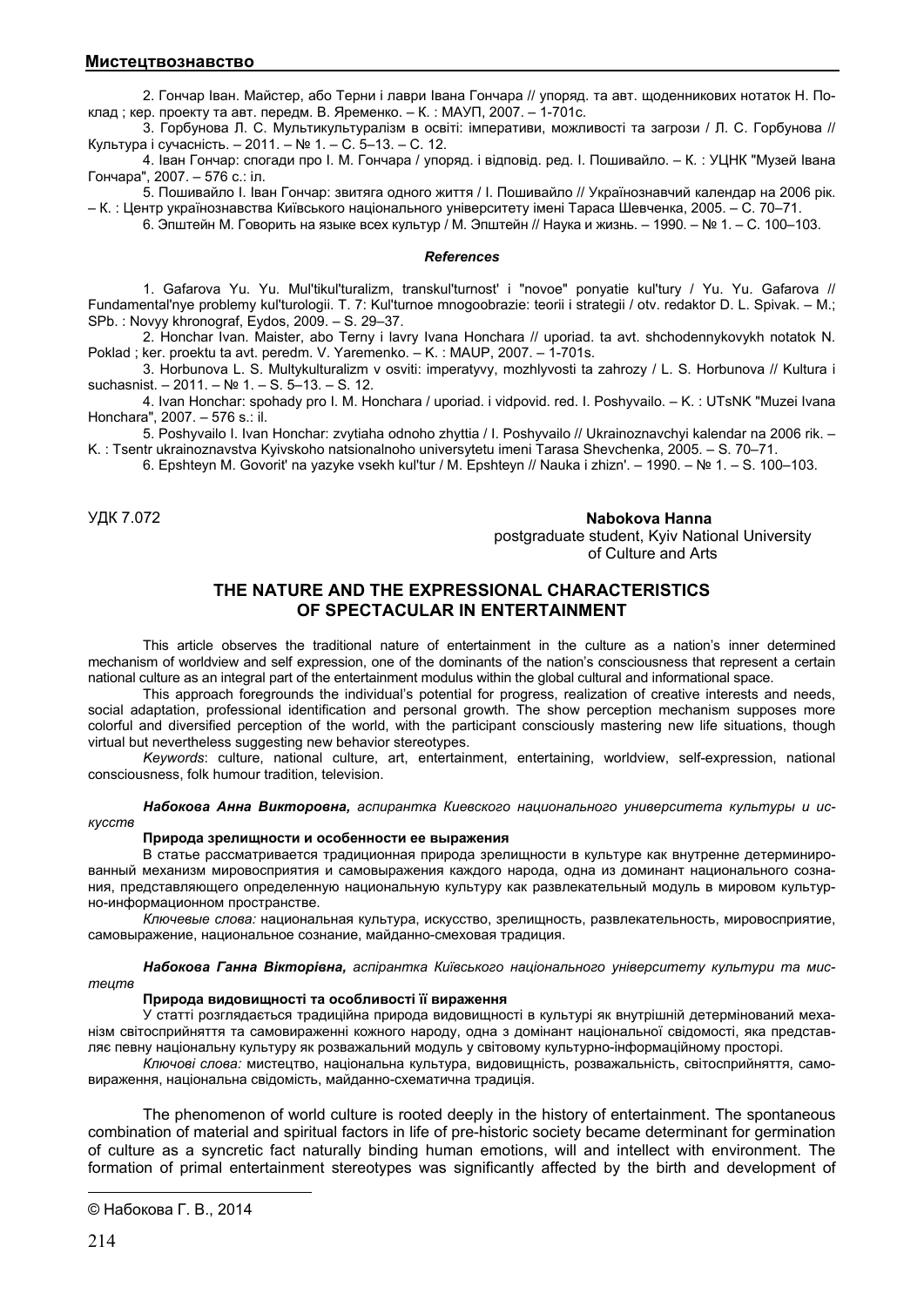language, as well as emergence of primitive art. Pre-historic hunters drew a picture of the animal they were going to hunt to perform a ritual dance around it – imitating the actions of the hunter on the track of the prey. Another type of this magic dance is known: in latter the dancers wore masks, stylized images of the animals the tribe hunted, copying the prey's appearance and actions.

The ancient Greeks and Romans initiated organized show forms: theatrical play, sport competitions, performances given by strong and deft on circus arenas and hippodromes, etc. For example, the chariot races within ancient Greek Olympic Games were the most popular with viewers, bearing ultimate danger. Shows as a part of Roman culture were meant to distract the citizens from problems and failures in social life. The motto "Panem et circenses" ("Bread and circuses") describes the superficial means of appeasement in Roman public life.

Each of historically specific show type organically fills in definite social culture situation, being in the viewers' demand by satisfying the need of the period and the public. The Roman viewer admired gladiator fights; the Renaissance audience took delight in public executions, while striptease show met the simple taste of early XX century. The modern mass culture is likewise based on low-end folk genres – a certain kind of Nativity play component. For instance, the technogenic erotic media entertainment is equivalent to various peoples' youth flirt stereotypes, such as Ukrainian "vechornytsa". The cosmic, travesty and puppet travesty genres are rooted in Roman "saturnalias" and medieval carnival humor cultures. The musical, culinary and even sport TV shows are in fact "colored" invariants of traditional nundinal amusements.

The phenomenon of entertainment in modern culture has been of an interest both to Ukrainian and foreign authors. To the study "The nature of the show" by an Italian philosopher, aesthete and philosophy historian Antonio Banfi is immanent the unity of expressiveness and aesthetisized integration of audience [1]. According to the judgment of Alexander Konnikov, the entertainment essence of the stage is based on cultivation of unusual impressions, excitement and gamesome psychological atmosphere [10, 37].

In her doctoral thesis the Ukrainian theatre researcher Natalia Chechel observed the stylistic discourse of the Ukrainian entertainment culture as a certain kind of a sign system dedicated to the creative transformation of a person and a the world by the means of the national theatre in its historical and cultural evolution.

While analyzing the genesis of entertainment the Russian scholar Suren Shahumyan emphasizes the fact that each of its components faces the consciousness of the viewer, answering the needs of productive imagination. The stimulus system addressed towards the viewer consists of the spoken word, versatility of gesture, subject environment, numerous dynamic and mechanic effects [17].

The doctoral thesis by the Ukrainian researcher Larisa Naumova constitutes a valuable philosophical analysis of the cultural historical evolution of entertainment as a specific culture phenomenon. The author functionally distinguishes a row of show groups: ritual-mythological shows; the celebration as historically determined syncretisized cultural form; technical screen show as well as show in modern cultural processes [14].

Despite numerous art criticism and culturological researches on the history and modern development of entertainment phenomenon, the scientific problem remains of interest, as will be observed in this article.

The further eclectic interpretation of the word "entertainment" in various cultural and linguistic traditions actualizes its qualification as a notion. The dictionary of the Ukrainian language suggests a few interpretation of the lexeme "entertainment":

1) something that rejoices, entertains a person; 2) something that comforts, soothes a person in misery and grief [5, 621]. The notion "entertainment" has been used in Ukranian since XVIII century as a derivation carbon copy from French (Fr. distraire – "detach, distract"), in its turn deriving from Latin distrahere – "abduce, avert" [13, 134].

We believe that the ancient Roman interpretation of show is closer to the modern interpretation of media entertainment, the product of the latest means of mass communications, indeed, everything demonstrated at the Roman Coliseum (mythological stories, songs, dances, completion games, parties, settoes and acts of public vice) astounded, disturbed and, at the same time, attracted just as much as the modern ambivalent media product. Nevertheless, both ancient and modern actions can be justly called an impressive show.

The modern mass entertainment is capable of implementing a psychological compensation on several levels: on psycho-physiological – by providing a basic necessary relaxation; on individual psychological – by compensating the deficiency of certain emotions and information; on social psychological and ideological – by inculcating evaluative bearing the person needs for self-affirmation as a personality and as a society member.

The emotional space of a modern person is marked out by diverse, somewhat polar experiences. Excessive consumption of entertainment means with their ability to level polar emotional states can have negative influence on the institutional structure of society. At the same time, rich in content and meaning, ideologically and psychologically staged, mass entertainment triggers the moral and practical activity of society, actualizing its life meaning values.

Since ancient times celebrations and rituals reveal people's love of freedom and the values of its humor culture. The phenomenon of carnival – a special kind of celebration with its parades and dramatized games – is among the most significant to refer to. Carnival as an imagery type and a valued component of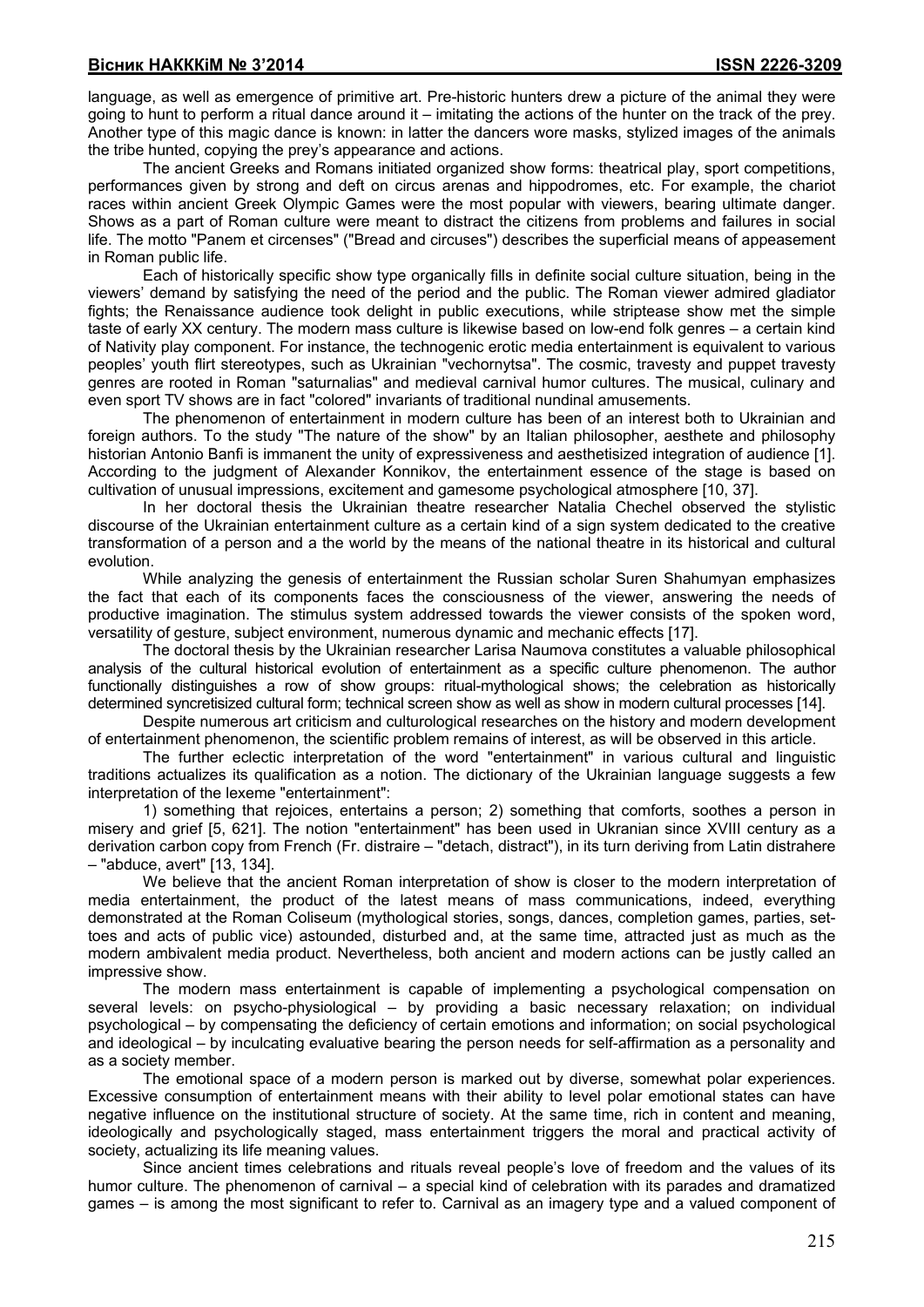medieval renaissance culture is an object of deep study by Mikhail Bakhtin (1895-1975), a prominent Russian philosopher, literature critic and culture theoretician.

A certain kind of erotic amusements during the year can be found in every nation's practice. Such are, for instance, the Ukrainian traditional "verochnytsas". These parties took place in patriarchal village after the autumn harvest and wedding season on the eve of Great Lent. Vechornytsas were a kind of club for village youth in Ukraine, where young people had fun, met each other to eventually get married. More often than not they turned into a bacchanal feasts, booze, "debauchery, defilement of young women, illegitimate conceiving children" [4, 177]. As states the historian Mykhailo Hrushevsky, "the custom of boys and girls sleeping together at vechornytsas leaves no doubt it was once a very free paring of unmarried youth. This is a fact" [8, 284]. Such efforts to find a pair for the future marital relations were made on St. Andrew's Day and St. Catherine's Day, during Green week and Kupala orgies.

The synthesis of Christianized and pagan culture elements objectified in the functioning of Ukrainian school and folk mysterial theatre with the space centre at the city (or village) square. The dramatic entertainment culture of Ukraine gradually evolved from noble and monastic type to peasant and busker type, then to urban and eventually to castle type – with the centre at a gentle family estate.

The clerical and laical theatre types, united by sacral symbolism of ritual acts, Greek-Roman and Slavic play traditions, transform into the square folk mysterial theatre, single elements of it (den and farce) lasted, though modified, till early XX century [3]. Also the mask, borrowed from carnival tradition, ("Old man", "Old woman", "Priest", "Death", "Goat", etc.) served theatrically in the Ukrainian folk mysterial theatre the same way as in Italian folk comedy (commedia dell'arte), accentuating rather typical and social images, than individual ones.

As proved argumentatively by modern culture historians, the "entertainment zone" of ancient human communities was geographically placed between the cult centre and so called residential zone of the locality, designed for housing and utility buildings. Naturally, it was a place on the outskirts or on the river bank.

It was mainly round dances that took place here – mass folk youth activities where strings of participants walked in circles singing, making moves defined by dramatized symbolic act. In their turn, representatives of ruling society classes, organized immanent entertainment activities. Such was, for instance, the banquet – a ceremonial (or official) dinner, breakfast or supper given in honor of a respectful person or a certain significant event.

 An important phase in evolution of entertainment art was emergence and expansion of the cities. It is in the city that contrasts between work and pastime, group and personality, freedom and constraint came out dramatically. Compared to rather monotonous, poor of impressions country life the city environment became a kind of physiological compensation mechanism accompanied with the myth of "eternal feast", permanent entertainment.

We believe the opinion of a modern Russian culturologist Evgeniy Dukov on entertainment as a typical institution of modern industrial and post-industrial society to be entirely true. At that, as the author notes, it is not that entertainment didn't exist in the past – it wasn't accentuated as a material social and cultural value, distinguished as a special sphere of cultural process [6].

In the history of mankind entertainment was traditionally the name for such pastime activities that allow relaxing in civilized form, distancing from everyday worries. At that, in the process of rest a person improves his physiological condition while entertainment means are needed for relieving stresses and tiredness.

As Walter Benjamin (1892-1940), a German philosopher and culture historian, stated, formation of civilized leisure contributed to emerging in different historic periods of theatres, restaurants, circuses, exhibition halls, sport clubs, cinema, etc [2]. Cinema, in particular, expands the scope of perception and eliminates distance, allowing for thorough analysis of reality similar to the work of psychoanalyst. However, in polemics with Kantian treatment of experience on the works by Baudelaire, the researcher comes to the conclusion of the "aura" experience of classical art transforming into a complex of the shock experiences of modern mankind.

Mutually accelerating, the newest technical inventions and art researches determined the birth of mass entertainment industry. In the conditions of post-industrial civilization entertainment means of this sort relax social consciousness, cause weakening of traditional behavior regulators and leveling of aesthetic tastes, at the same time they contribute to emerging of standardized, low and hedonic amusements.

The Dutch historian Johan Huizinga expressed concern on entertainment phenomenon being used more and more for political manipulation purposes [9]. Entertainment, despite its game nature, has transformed into a sort of product, commercial prestigious service, delivered in averaging, non-individual wrapping, with orientation towards mercantile playboy needs.

Replacing "puerilism" (careless, childish attitude), which is aside product of the European decadence, comes so called "pastime civilization" (Jean Fourastié), with dozens of billion dollars invested into. Specialized institutions train numerous showmen, producers and variety artists.

It is only with radical ideological and cultural reorientation that modern entertainment industry will satisfy mass consumer's growing moral and aesthetic needs, contribute to their moral regeneration as active and creative people within social life.

The organization structured entertainment industry includes institutions with pronounced cultural relaxation format: circuses, amusement parks, game zones, zoos, etc. The cultural amusement needs of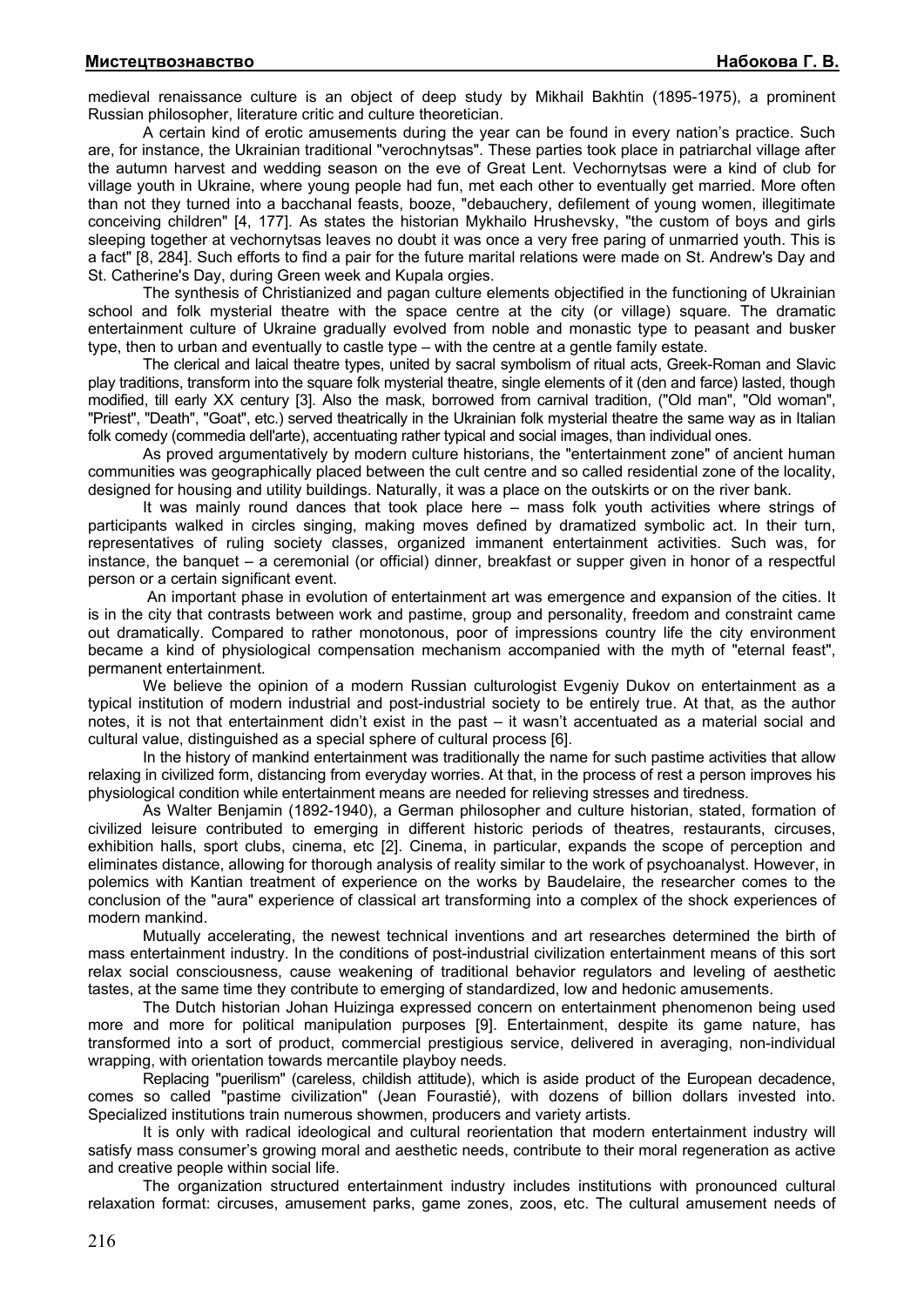people are also answered with the help of various show institutions: stationary and mobile theatres, cinemas, concert companies and troupes. Sport show institutions, such as sports halls and clubs, swimming pools, skate rings, etc, are also justly related to entertainment means. Attending of exhibitions, museums and libraries are also often accompanied by concerts and show act. For instance, plays by the Kyiv Dramatic Theatre at Podol are periodically staged in the building of the National Museum of Medicine (art director and chief director Vitaly Malakhov). A series of classical music concerts has recently started to take place there also (organized and conducted by O. Shevchenko). An important component of the modern entertainment industry is the activity of state and private enterprises in local and vacation tourism sphere.

While intentionally perceiving a show (a ritual, a theatrical act, a movie, a military parade or a concert show), a person is physiologically carried over into a virtual world, brighter in colors and more diverse in content that the real one. As a result, the person is naturally drawn towards a wider spectrum of social values, form by the models suggested by society. Each immediate participant of a show borrows certain behavior patterns for it, observing life ideals and stereotypes, consciously masters new life situations. At the same time he learns specific social roles necessary for personality formation and successful functioning within society.

During the process of show perception formation or transformation of a person's value orientation, as well as social culture and even professional orientation takes place.

Entertainment in modern culture is not a trivial individual activity but a special cultural code and metaphoric language mass culture speaks today, so it demands proper studying. Today, people cannot be educated in an old way; they need to be entertained first. The ideal modes of entertainment along with product samples and advertising are carried from TV screens into reality. The research of entertainment as a social communication mechanism actualizes this problem as a perspective field for collaboration of scholars and practical experts [18, 113].

As an essential feature of modern entertainment culture characteristics a Russian art critic Cyril Razlogov stresses its democratic nature: you don't have to be an educated person to enjoy it since it addresses rather emotions of the person's sensual sphere than his mind [16]. Modern entertainment culture is oriented towards mass, multiethnic and multiage audience consolidated by unified emotional reaction to what they see and perceive. However the specified sphere of inner culture is mostly attractive for children and teens due to dominative instinctive perception in conditions of unstable individual mind and art aesthetic taste.

The most popular chronotypes of folk humor tradition are travesty and covert travesty TV shows, such as "KVN" ("Club of merry and quick-witted"), "Gorodok" ("Small town"), "Gentlemen show", "Kamera smeha" ("Humor Camera"), "Skrytaya kamera" ("Candid camera"), "Sam sebe rezhiser" ("I'm my own director"), "Prosnis I poy" (Wake up and sing"), etc. They attract the mass viewer by theatricalization of social life, impersonation art and puppet culture.

The success of "Kamera smeha" and "Skrytaya kamera" TV shows is considerably determined by borrowing from folk humor culture to some extent adapted to fit modern reality. Imitation of traditional spring and summer orgies peeping rituals mixed with nowadays paparazzi journalism elements can be traced behind the screenplay of the shows. "Wherever you may be and whatever you may do non-special agents of "1+1" channel may be watching you", says the official web site announcement.

An actor Andrey Danilko as Verka Serduchka character plays two roles at the same time: of a hypersexual woman and a train attendant, enriching carnival tradition in the style of Luigi Pirandello, one of the greatest authors of modern Italy who incarnated the idea of the masks people wear to escape oppressing reality ("Cosi è se vi pare", 1918, "La vita che ti diedi", 1923, "Vestire gli ignudi", 1922, and especially "Enrico IV", 1922). The comicality of Danilko's characters behavior is defined by pungent satire of the modern Ukrainian social life.

Like other "atavisms" of carnival humor and aesthetic communication culture, modern show-ized audience wants for, first of all, playful ironic-learned interpretation of seemingly simple things. The modern intellectual game shouldn't be perceived as an incarnation of air-built pastime hedonism but rather as an essentially new level of art mastership that roots in "recollection, not incontinence" [12], reaching the depth of eternal values.

Genre segmentation of show business as an integral part of modern entertainment industry is being speedily introduced in Ukrainian TV space. Particularly interesting is the talk show format – as primarily as dialogue, attractive with its fruitful polemic nature. The most valuable in this social culture phenomenon is the pursuit of a grain of truth, certain didactic point, common denominator as a result of opinion clash.

The Ukrainian culturologist Mykola Nedopytansky accentuated and generalized some characteristics of the talk show phenomenon ethic and aesthetic perception:

1. The attractiveness of talk show is primarily predefined by the effect of mass audience being engaged to discuss a topical problem. Following the show, the viewer subconsciously connects to the dialogue participants: "I could speak like that too", "No, I don't agree with this idea". The studio audience creates and effect of virtual presence while the show is recorded, helping to erase the invisible barrier between the viewer and the participants. The invited volunteers go through politically correct casting with an aim of though-out seating of the guests and creating an engaged moral and psychological atmosphere. Also, the skills of directors and cameramen to catch the thoughtful and concentrated faces contribute to the viewer's empathy.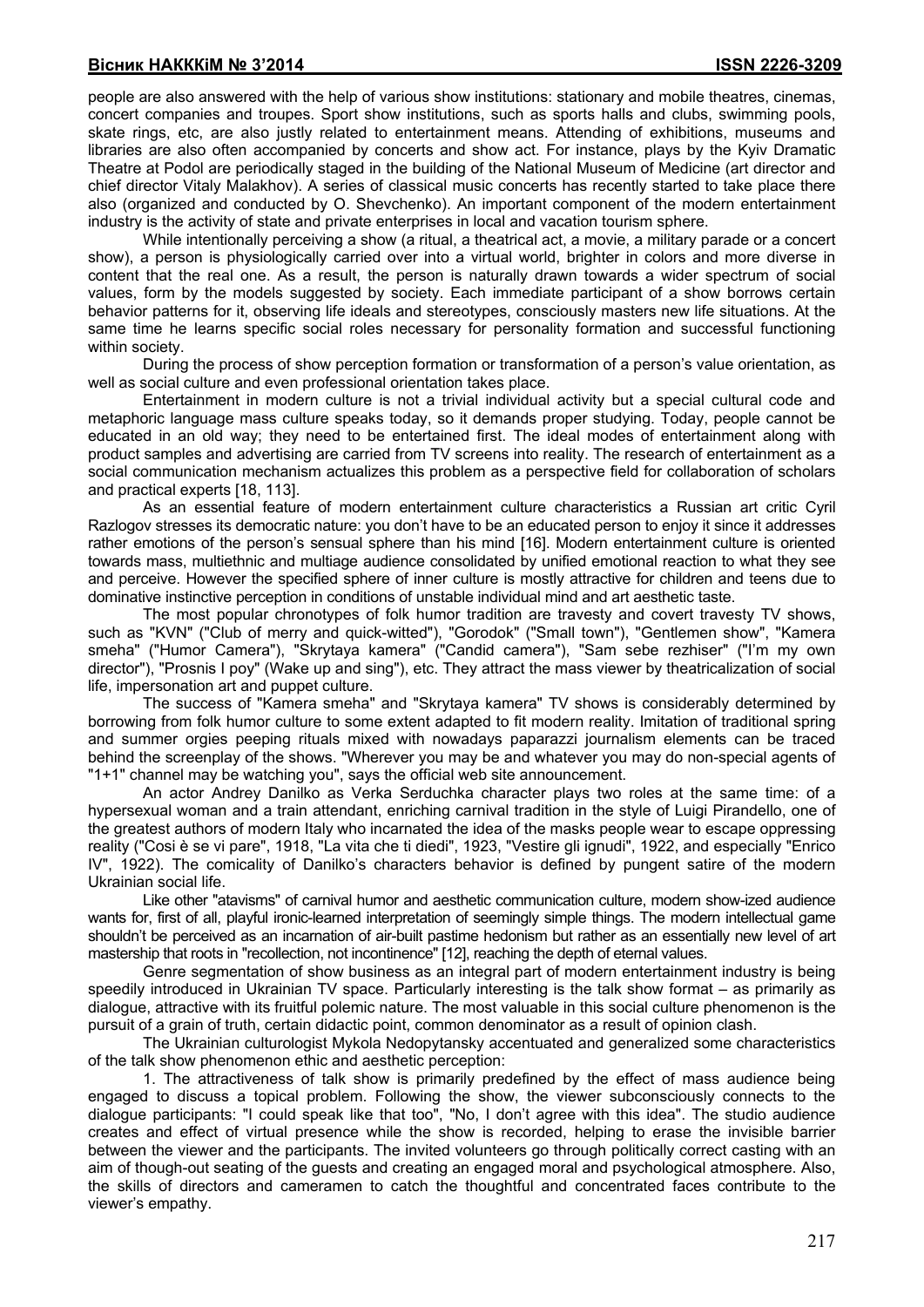2. Television talk show answers the audience need in communication, thus being of a great social value. It is obvious that within certain communicative culture environment it is not always possible to meet a interesting person to discuss a topical matter or to share our worries. Talk show allows us to do it, though virtually. Due to the high communicative properties of talk show public attention to the most important social and political problems as well as subjects of public mind is actualized. Talk show virtually replaces the notorious kitchen gossips of the Soviet era. Furthermore, the communicative nature of the genre contributes to farther democratization of society. While watching a television dispute, the viewer takes up the values of modern communicative culture, becomes freer in speaking out his thoughts. An understanding of consensus value and the need of new opportunity search arises in his mind.

3. Quite often the authors of such shows add an artificial scandalous property, create "the absurd theatre" situation, which works to inculcate the viewer with the character features not to be proud of: cynicism, two-facedness, slyness, etc, leading to legalization and justification of those in social reality. Psychologists explain the popularity of scandalous talk show features by the audience sub-conscious ambition to act as a judge. At times the common viewer is pleased by taking the position of outside observer of a certain life collision. This may remind of a well-known everyday gossip or pastime chattering. However a stranger's dramatic situation may make a person think about a specific life problem and correct his or her own behavior accordingly. Some television managers see it as the essence of the "TV with a human face" standard. Scandal in talk show is an ambiguous question, the answer depending on the moral and aesthetic culture level. [15].

The success of television product, as Alexander Fedorov states, is largely predefined by the implementation of a row of manipulative instruments:

"Mock vulgarity play";

"Selection" (manipulation of facts);

"Make-up" (a false decoration);

"Projection" (an artificial transfer of qualities);

"Perjury" (referring to false authorities);

"Sticking labels" (groundless accusations or justifications).

Moreover, the efficiency of the above depends, as the researcher observes, on the implementation complexity level. Fedorov points out three levels of that:

– The psycho-physiological level covers the influence of TV entertainment means on the person's emotions;

– The social-psychological, or compensational, level contributes to the creation of wish-come-true illusions by identification of the real people and their characters in the show;

–The informational level contributes to fast obtaining of information, including that of tabooed character;

– Finally, the "aesthetic" level with pseudo-cuturalization of pathogen information can be concomitant in propagation of ultra sexuality, violence, naturalism, etc, recurrence [7, 81].

The consumers of television production are not that different from their predecessors thousand years back. Modern show admirers living in conditions of technogenic civilization invariably desire fairytale happy ends blessed by traditions. That being said, the special success of televisual relaxation is predefined not by its genre and thematic qualities but by the mythological folklore background, programmed for "fairytale" worldview type in multivariate art interpretations that open a vast space for creative improvisation and art reality modeling. It is game that provides this opportunity. The representatives of pop culture understood that clearly. They've mastered the art of mixing the characteristics of environment in the "past-modern" dimensions. The new "rethought archaic" is programmed for the perception of modern people with archetype defined tastes (predictable positive mass consciousness reaction). We preserve the particular qualities (even concealed) of our inner world during the process of impersonation and game. The latter sort of "codes" our individual self, helping to realize who we actually are among the unexpectedly found "debris of the past": an archeologist, an aesthete or an indifferent consumer of certain information [11].

Thereby, the traditional nature of spectacular in culture is defined by vital needs of a human dominating, under the influence of regulated (social-psychological guidance) and non-regulated (environment) factors.

As a result, the potential for the individual's self-cultivation, realization of creative interests and needs, social adaptation, professional orientation and personal growth is built. This is why the phenomenon of spectacular in modern society is justly considered a determined mechanism of worldview and selfexpression of each nation, its proto-informational code and mental archetype, one of the dominants of the nation's consciousness that represent a certain national culture as an integral part of the entertainment modulus within the global cultural and informational space.

### *References*

- 1. Banfi A. In: Izbrannoe /Banfi A. Moscow, Prosveshchenie, 1965. PP. 92-93.
- 2. Benjamin W. Vybrane /Benjamin W. Lviv. Litopys, 2002. 213 p.